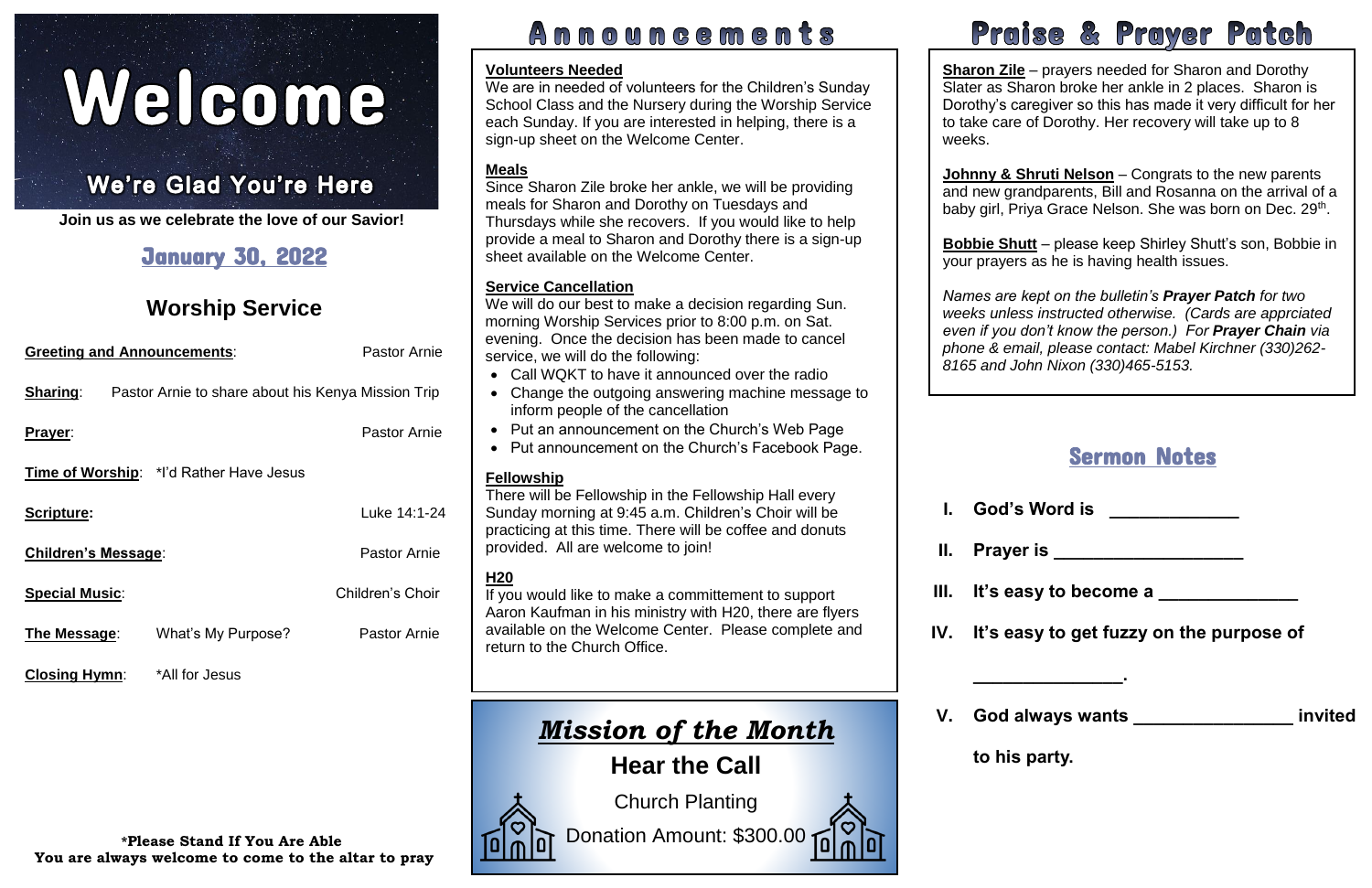# Scripture

#### **Luke 14:1 -24 NIV**

**<sup>1</sup>** One Sabbath, when Jesus went to eat in the house of a prominent Pharisee, he was being carefully watched. **<sup>2</sup>** There in front of him was a man suffering from abnormal swelling of his body. **<sup>3</sup>** Jesus asked the Pharisees and experts in the law, "Is it lawful to heal on the Sabbath or not?" **<sup>4</sup>** But they remained silent. So taking hold of the man, he healed him and sent him on his way. **<sup>5</sup>** Then he asked them, "If one of you has a child or an ox that falls into a well on the Sabbath day, will you not immediately pull it out?" **<sup>6</sup>** And they had nothing to say. **<sup>7</sup>** When he noticed how the guests picked the places of honor at the table, he told them this parable: **8** "When someone invites you to a wedding feast, do not take the place of honor, for a person more distinguished than you may have been invited. **9** If so, the host who invited both of you will come and say to you, 'Give this person your seat.' Then, humiliated, you will have to take the least important place. **<sup>10</sup>** But when you are invited, take the lowest place, so that when your host comes, he will say to you, 'Friend, move up to a better place.' Then you will be honored in the presence of all the other guests. **<sup>11</sup>** For all those who exalt themselves will be humbled, and those who humble themselves will be exalted." **<sup>12</sup>** Then Jesus said to his host, "When you give a luncheon or dinner, do not invite your friends, your brothers or sisters, your relatives, or your rich neighbors; if you do, they may invite you back and so you will be repaid. **<sup>13</sup>** But when you give a banquet, invite the poor, the crippled, the lame, the blind, **<sup>14</sup>** and you will be blessed. Although they cannot repay you, you will be repaid at the resurrection of the righteous." **<sup>15</sup>** When one of those at the table with him heard this, he said to Jesus, "Blessed is the one who will eat at the feast in the kingdom of God." **<sup>16</sup>** Jesus replied: "A certain man was preparing a great banquet and invited many guests. **<sup>17</sup>** At the time of the banquet he sent his servant to tell those who had been invited, 'Come, for everything is now ready.' **<sup>18</sup>** "But they all alike began to make excuses. The first said, 'I have just bought a field, and I must go and see it. Please excuse me.' **<sup>19</sup>** "Another said, 'I have just bought five yoke of oxen, and I'm on my way to try them out. Please excuse me.' **<sup>20</sup>** "Still another said, 'I just got married, so I can't come.' **<sup>21</sup>** "The servant came back and reported this to his master. Then the owner of the house became angry and ordered his servant, 'Go out quickly into the streets and alleys of the town and bring in the poor, the crippled, the blind and the lame.' **<sup>22</sup>** "'Sir,' the servant said, 'what you ordered has been done, but there is still room.' **<sup>23</sup>** "Then the master told his servant, 'Go out to the roads and country lanes and compel them to come in, so that my house will be full. **<sup>24</sup>** I tell you, not one of those who were invited will get a taste of my banquet.'"

Offering Last Sunday **\$1,750.00 irst Church** of God

**Senior Pastor: Arnie Kaufman** Home Phone: (330) 264 -6388 E -mail: [pastor@woosterfirst.cggc.org](mailto:pastor@woosterfirst.cggc.org) Office Hours: 9:00 a.m. - 1:00 p.m., Monday - Friday

#### Week at a Glance **TODAY : 8:00 a.m.** Bible Study **9:15 a.m.** Sunday School **9:45 a.m.** Fellowship

|                           | $9:45$ a.m.<br>$9:45$ a.m.<br>10:30 a.m.         | 5.15577201120<br>Fellowship<br>Children's Choir<br>Practice<br>Worship       |
|---------------------------|--------------------------------------------------|------------------------------------------------------------------------------|
| TUES 1 $^{\mathsf{st}}$ : | 4:30 p.m.<br>6:30 p.m.<br>6:45 p.m.<br>7:30 p.m. | <b>TOPS</b><br>Elder's Meeting<br>Deacon's Meeting<br><b>Council Meeting</b> |
| WED $2^{\text{nd}}$ :     | 9:15 a.m.                                        | Women's Bible Study                                                          |
| THUR $3^{\text{rd}}$ :    | 8:30a.m.<br>$10:30$ a.m.                         | <b>Line Dancing Class</b><br>Al-Anon                                         |

# Attendance Last Sunday **61**

# Ministerial Staff

### **Secretary: Amanda McVay -White**

Church Phone: (330) 262 -3691 E -Mail: info@woosterfirst.cggc.org Office Hours: 7:30 a.m. – 12:30 p.m., Monday - Thursday

### **Contact Us At …**

1953 Akron Road Wooster, OH 44691 Web: [www.woosterfirst.cggc.org](http://www.woosterfirst.cggc.org/) E-mail: info@woosterfirst.cggc.org Phone: (330) 262 -3691 Facebook: First Church of God



# January 30, 2022

# What's My

YouTube QR Code